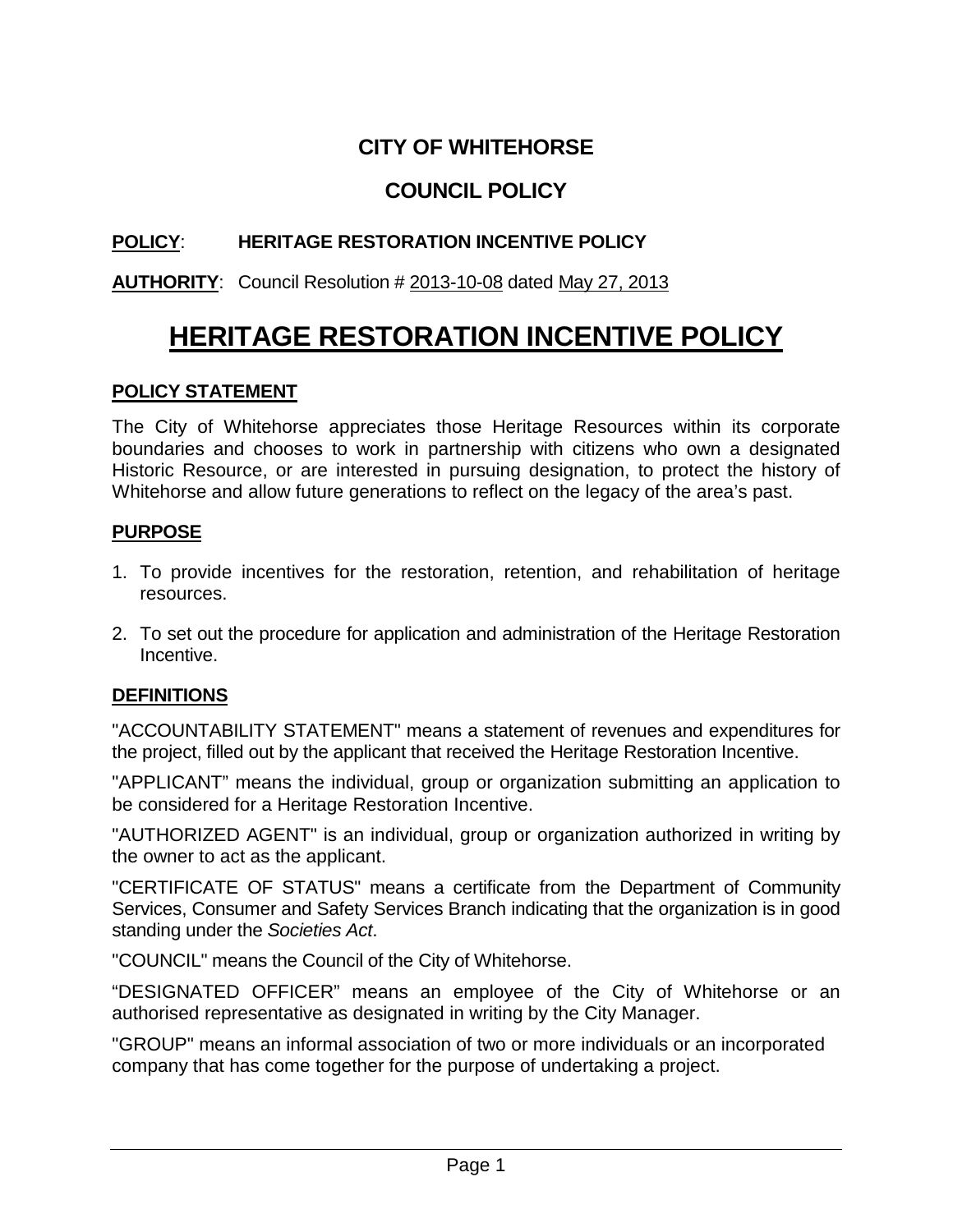"HERITAGE REGISTRY" means the listing of the Heritage Resources in the City of Whitehorse as adopted by Council.

"HERITAGE RESOURCE" means an historic site, historic object, or any work or assembly of works that is on the Heritage Registry.

"HISTORIC INTEGRITY" means the degree to which the building has retained its historic elements including style, design and construction.

"MUNICIPAL HISTORIC SITE" means an area or place, parcel of land, building or structure, or the exterior or interior portion of a building or structure that is by itself or by reason of containing a heritage resource designated by Council as a Municipal Historic Site.

"ORGANIZATION" means a registered non-profit organization, in good standing under the *Societies Act* as evidenced by a Certificate of Status, whose purpose is to provide service to the community.

"OWNER" means the individual, group or organization that has, by law, the management, control or custody of the lot or building.

"PROJECT BUDGET" means a detailed estimate of income and expenses for the project. The income shall include all funding applied for, fund raising activities, donations and any financial reserves the individual, group or organization is able to call upon.

"REASONABLE PUBLIC ACCESS" means that the site can be included in walking tours and interpretive material.

"RETROACTIVE FUNDING" means the funding of an activity or project after it has commenced or is completed.

## **RESPONSIBILITIES**

## **Council Responsibilities**

- 1. Council:
	- (1) Shall consider all recommendations for Heritage Restoration Incentives and decide on the appropriate action to be taken.
	- (2) May, at its sole discretion, consider planning incentives, such as spot zoning, modified setbacks, reduced parking requirements and other planning issues, if required, to conserve a Heritage Resource.

## **Designated Officer Responsibilities**

- 2. The Designated Officer:
	- (1) Shall administer the Heritage Restoration Incentive Policy.
	- (2) Shall assist the owner of a heritage resource with reviewing Building Code requirements and to identify equivalencies and/or alternative design proposals, if necessary, to ensure that the intent of the *National Building Code* is met.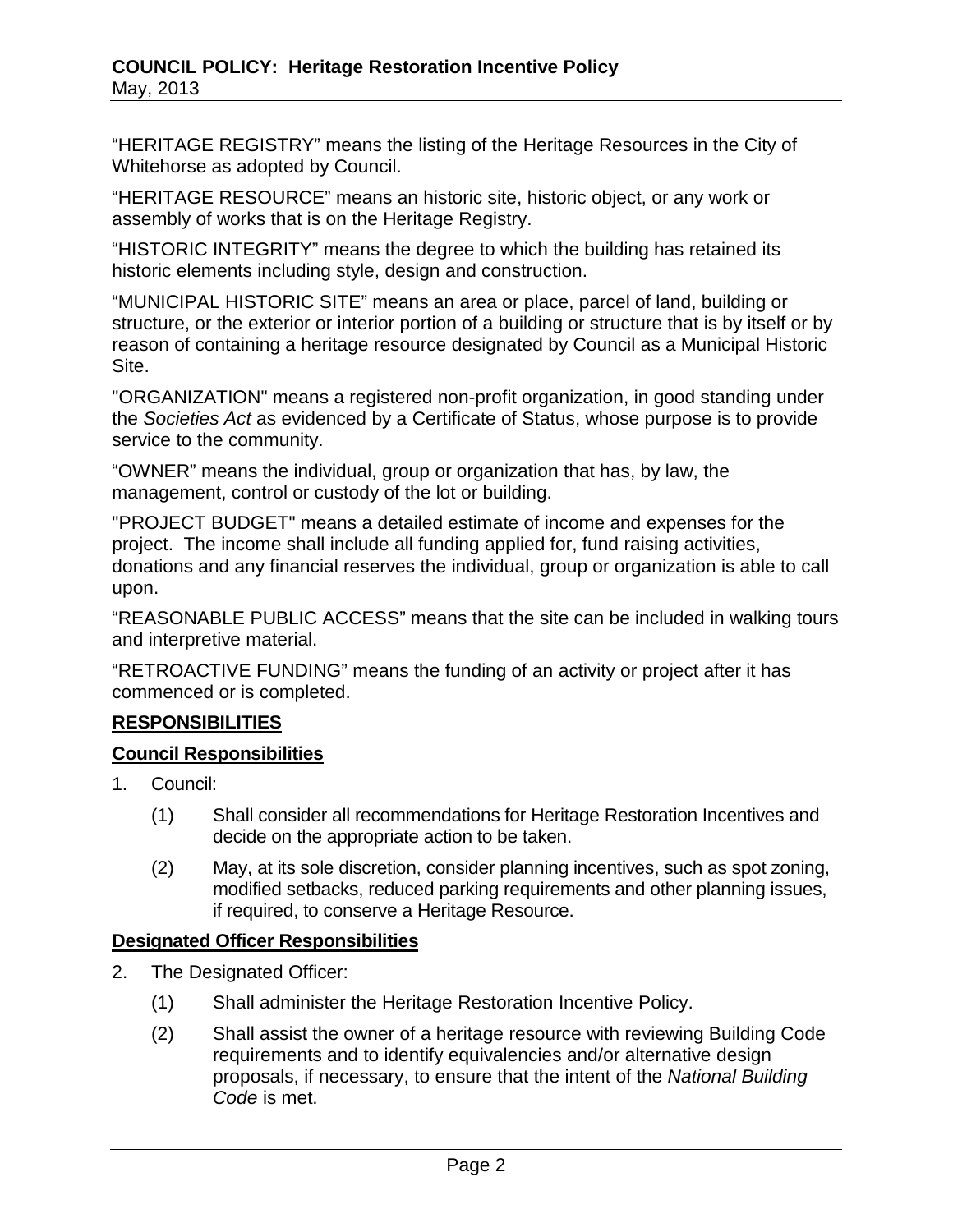- (3) Shall consider all Heritage Restoration Incentive applications within four weeks following the application deadline.
- (4) Shall advertise application deadlines in the month of February.
- (5) Shall review all applications for completeness, accuracy, and compliance with this policy.
- (6) Shall review each application and make recommendations to Council.
- (7) Shall notify applicants in writing, within ten weeks after the application deadline, on the successfulness of the application.
- (8) Shall consider requests for changes in approved projects and may authorize requests falling within the approved Project Budget.

### **APPLICATIONS**

#### **Eligible Applications**

- 3. Applications for the Heritage Restoration Incentive will only be considered for property that has been designated as a Municipal Historic Site, or is listed on the Heritage Registry and is in the process of designation.
- 4. Applications will only be considered for the following purposes:
	- (1) Restoration of heritage properties;
	- (2) Enhancement of heritage properties; and
	- (3) Renovation of heritage properties to meet code requirements.
- 5. The applicant must be the owner of the property or the Authorized Agent of the owner.
- 6. Applications for funding will only be considered for sites owned by individuals, Groups, or Organizations. Governments are not eligible.
- 7. All proposed work must conform to the *National Building Code* and all other government regulations while, at the same time, maintaining the historic integrity of the site.
- 8. Incentive recipients must agree to maintain, at acceptable standards, the improvements to their properties that result from the program contributions.
- 9. Applicants must agree to post during restoration work, in a conspicuous location, a sign provided by the City that will indicate the City's financial participation in the project.
- 10. Applicants must agree to allow Reasonable Public Access to the site once the project is complete.
- 11. Applicants must authorize the City to make a public announcement of the essential facts of the incentive award, including the name of the applicant, the location and nature of the project, and the amount of the funding.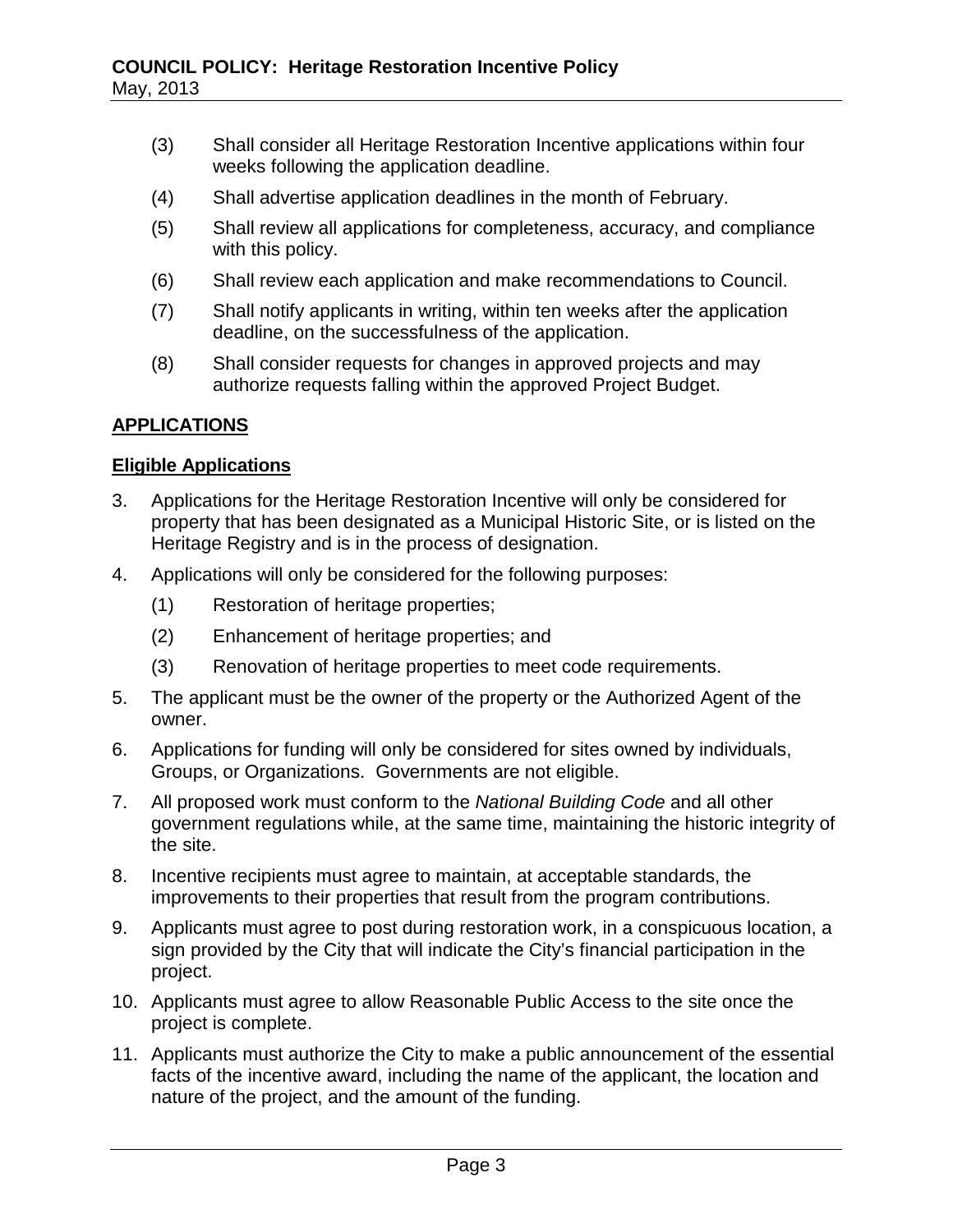## **Non-Eligible Applications for Heritage Incentives**

- 12. Properties owned by a First Nation Government, the City of Whitehorse, the Government of Yukon, or the Federal Government.
- 13. Periodic cyclical maintenance activities such as painting, yard work, etc.
- 14. The purchase of land or structures.
- 15. Re-development, or any development not respecting the historic character and integrity of the site.
- 16. Taxes must not be in arrears or delinquent on subject properties.
- 17. No application will be entertained from an applicant with an outstanding Accountability Statement.
- 18. Heritage Restoration Incentives awarded under this policy are not transferable between projects or individuals/Groups/Organizations, and must be used for the specific purposes outlined and approved in each specific grant application.
- 19. Applications not complying with this policy will be deemed to be incomplete and will not be forwarded for further review.

### **INCENTIVES**

- 20. The Heritage Restoration Incentive may be applied to once every ten years per property.
- 21. The City contribution for conservation projects shall be **50% of total project costs up to a maximum of \$20,000**. Contributions may include:
	- (1) Conservation Costs:
		- (a) Stabilization This basic structural preservation includes, but is not limited to, the repair or replacement of roofs and foundations, sealing to the weather, installation of additional bracing or material conservation.
		- (b) Exterior Restoration This includes, but is not limited to, repair or reproduction of doors and windows, repair or replacement of cladding, historically sensitive refinishing or, in general terms, returning the building's exterior to its original or historical period appearance.
		- (c) Exterior Interpretation This includes funding for research and sign construction and installation.
	- (2) Construction Costs:
		- (a) The purchase of materials, rental of equipment and fees for skilled labour.
- 22. The applicant must demonstrate the ability to contribute 50% of the project costs and shall include personal financial contributions or approved funding from other sources. Applicants may not use volunteer labour as matching funding.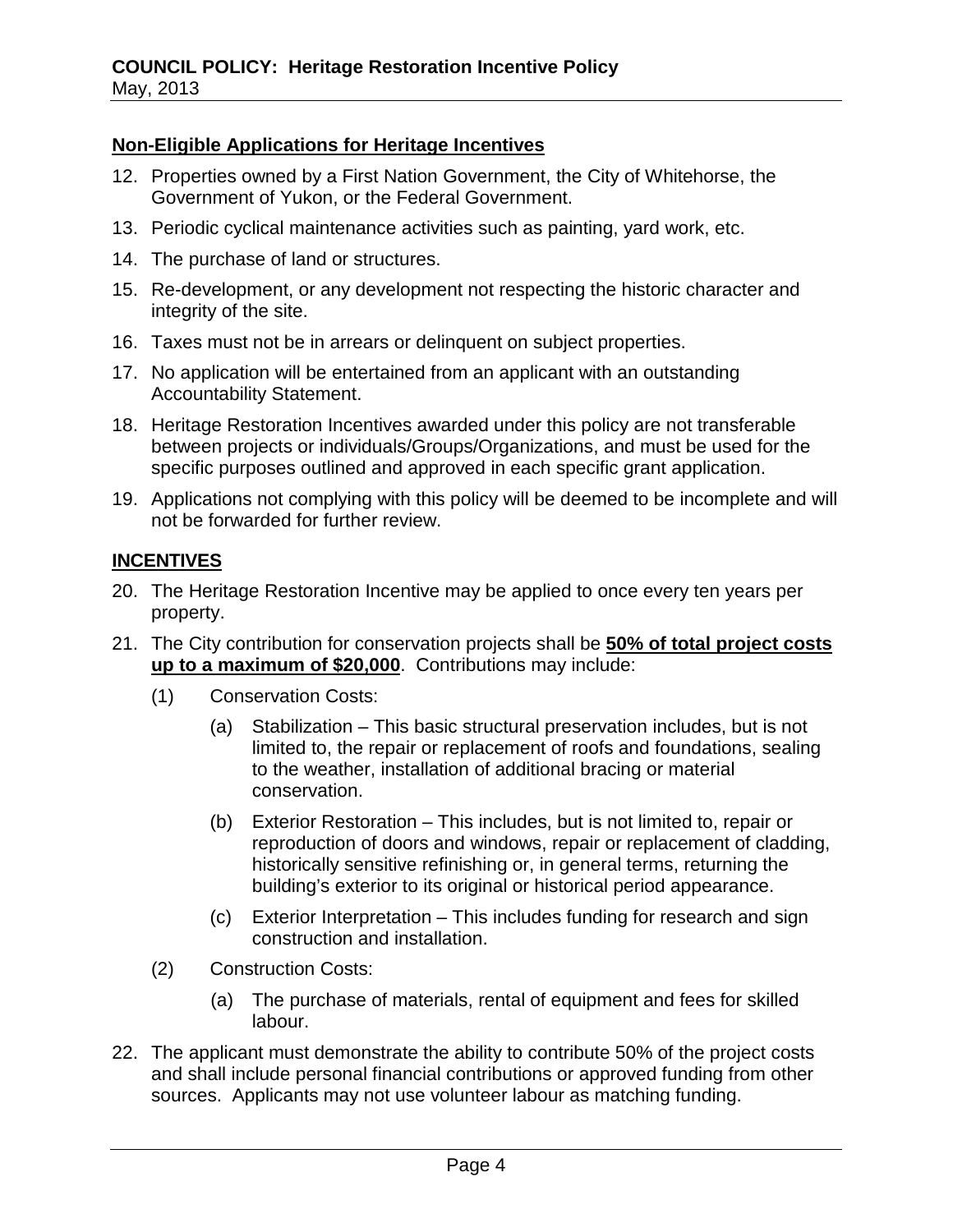23. If the application is approved, the applicant will be required to sign a contribution agreement that outlines the general conditions and commitments on the part of the City and the applicant.

## **PROCEDURES**

- 24. All applications for the Heritage Restoration Incentive must be received by the City of Whitehorse prior to 4:30 p.m., **April 1st** of each year. Should the application deadline occur on a non-business day, the application deadline shall be 4:30 p.m. of the next business day.
- 25. Application forms are available from the Planning Services Department.
- 26. Organizations shall submit a Certificate of Status with their application.
- 27. Applications must be completed in full and shall contain the following, unless specified by the Designated Officer:
	- (1) Completed summary cover page
	- (2) Proposal (not to exceed 8 pages) including:
		- (a) Project Summary
			- (i) Brief description of work to be done;
			- (ii) Start-finish dates; and
			- (iii) Rationale for project.
		- (b) Goals
			- (i) Short and long term goals of project;
			- (ii) Heritage benefits expected to be achieved; and
			- (iii) Measurement of goals.
		- (c) Importance of Project
			- (i) Local/global context; and
			- (ii) Explanation of how proposal will extend the life of the site.
		- (d) Integrity and Respect
			- (i) Describe how the historic integrity of the site will be respected.
	- (3) Project Budget.
	- (4) An appendix listing all elements of the project, with a detailed cost breakdown for each element.
	- (5) Plans or specifications.
	- (6) Historic documentation.
	- (7) Written permission from the owner to carry out the project (if applicable).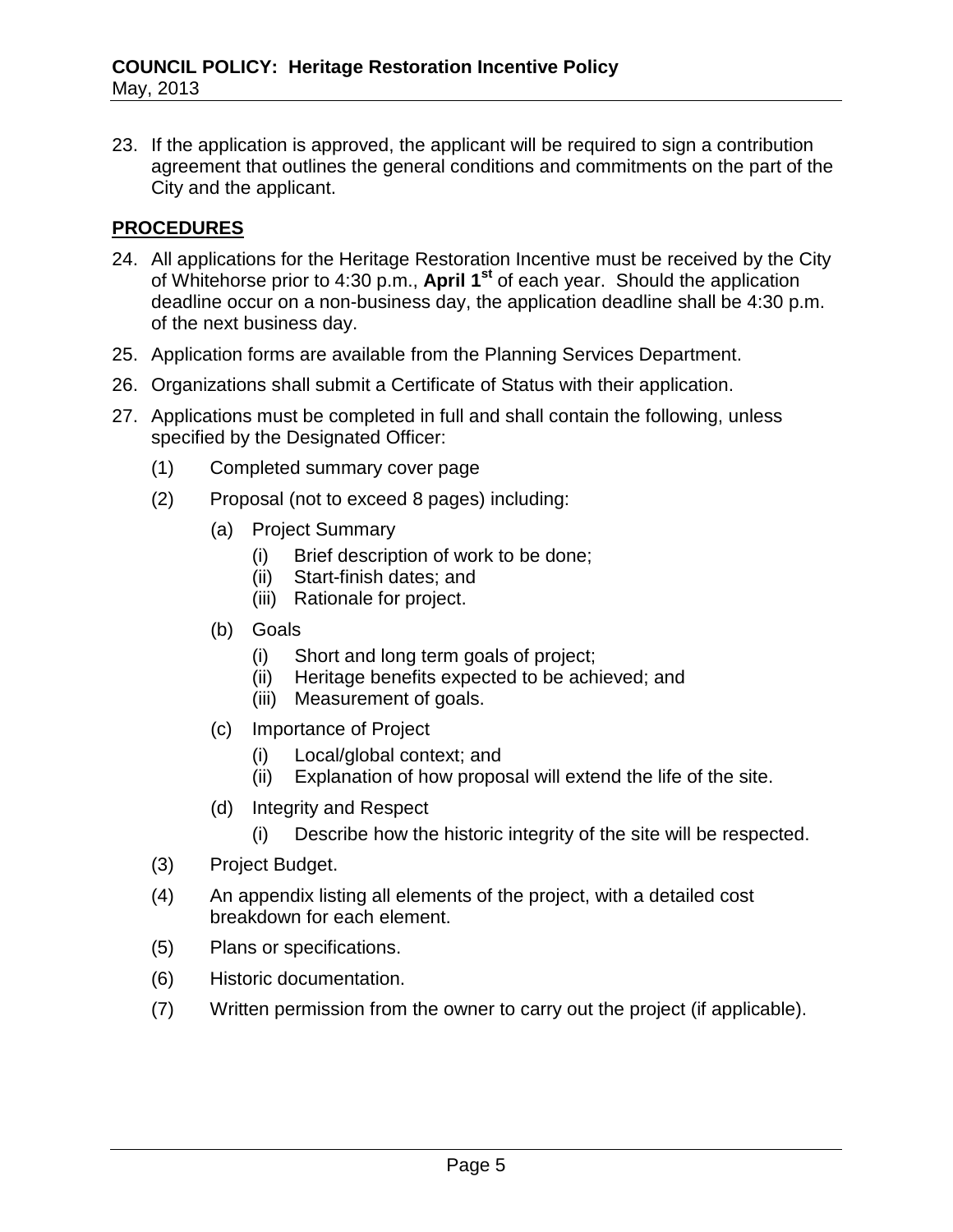## **Assessment Criteria**

- 28. Applications will be assessed using the following criteria:
	- (1) The risk of accelerated deterioration or collapse;
	- (2) The necessity for maintenance or improvement of structural integrity;
	- (3) The ability of the applicant to undertake the project;
	- (4) The clarity, accuracy and credibility of the proposal;
	- (5) The project shall be of direct benefit to the Historic Integrity of the site;
	- (6) The degree of benefit to the community; and
	- (7) The degree that design features, materials, and techniques duplicate the historic construction and configuration to the closest extent possible. (Sympathetic use of modern materials may be acceptable.)

### **Accountability**

- 29. An Accountability Statement shall be submitted to Planning Services by **March 1st** of the following calendar year.
- 30. The Accountability Statement must contain:
	- (1) A detailed description of the completed project, including project evaluation, number of people involved, pictures, newspaper clippings, samples of print media produced, experience gained that could be of benefit to other applicants (if applicable);
	- (2) Copies of the receipts and/or cancelled cheques; and
	- (3) A financial statement for the project, listing all expenses and revenues pertaining to the project, and the exact use of funds awarded by the City. The signing officers of the applicant must sign the statement.
- 31. Any funds found to be surplus to the specific project and uses approved shall be returned to the City with the Accountability Statement.
- 32. Upon submission of a written request from the applicant prior to the deadline for the submission of the Accountability Statement, the Designated Officer may grant a six-month extension. If the Accountability Statement has not been received by the appropriate date, previously approved funds will be available for reallocation.

#### **General**

- 33. Funding for approved applications will be committed from the Heritage Fund.
- 34. The Heritage Restoration Incentive will be dispersed by providing 75% of the contribution amount at the start date identified on the application and the remaining 25% upon completion of all items listed in section 30.
- 35. A contribution agreement will be prepared for the incentive, and must be signed by the applicant prior to the release of funds.